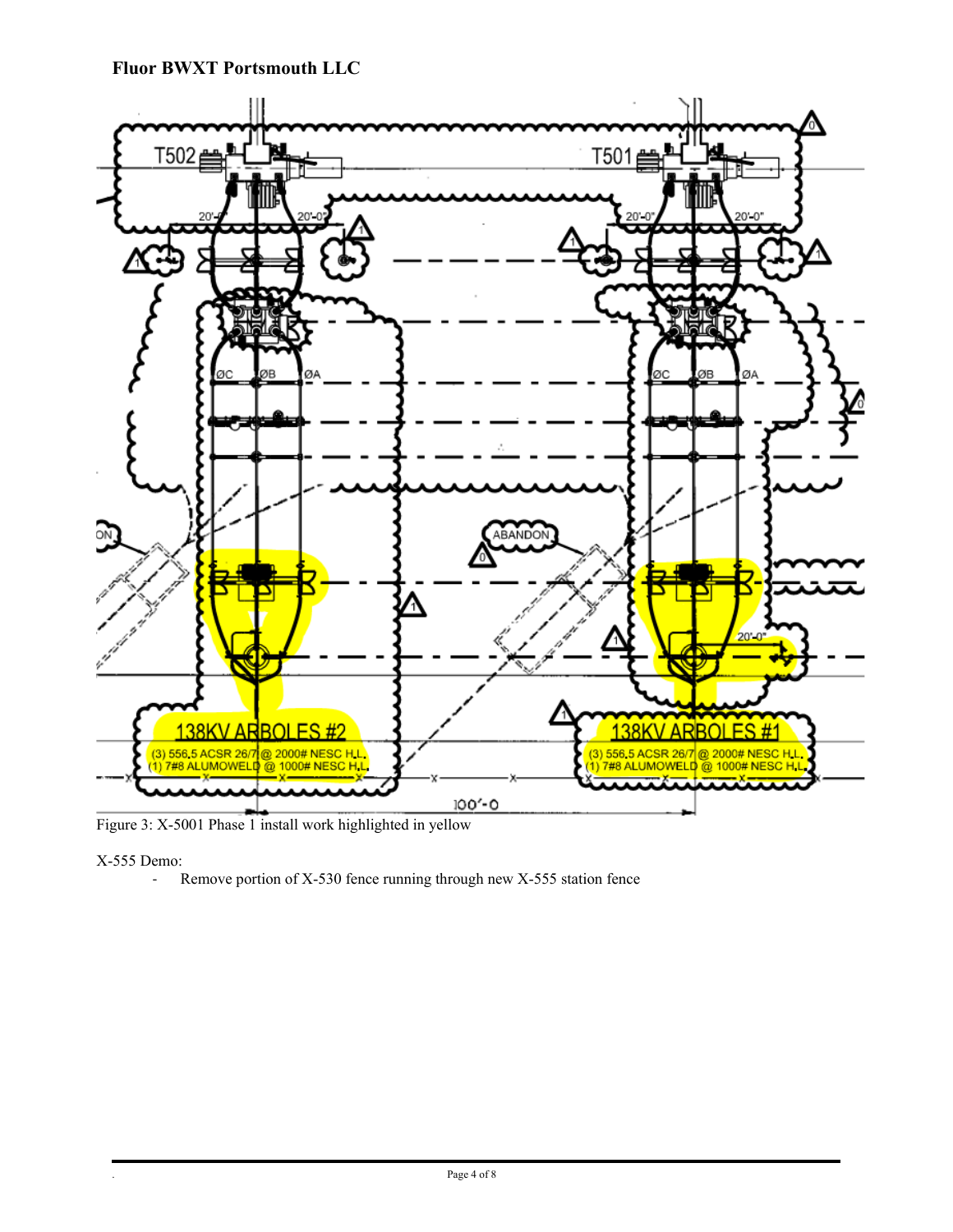## **Fluor BWXT Portsmouth LLC**



## X-555 Phase 1 Install:

- Grade the station and install fence
- Install grounding
- Install cable trench with grounding
- Install all foundations except below:
	- o (2) 138kV Transformers
	- o (2) Distribution Capacitor Banks
	- Drop in Control House
- Install (2) 138kV H-Frame Deadend structures with line GOAB disc switches, arresters, and grounding
- The Company will provide the following components as Government Furnished Equipment (GFE) for installation by the contractor
	- o Switch beam
	- o H-Frame
	-
	- o Shield Spike o GOAB Switches
	- Arresters
- Install station stone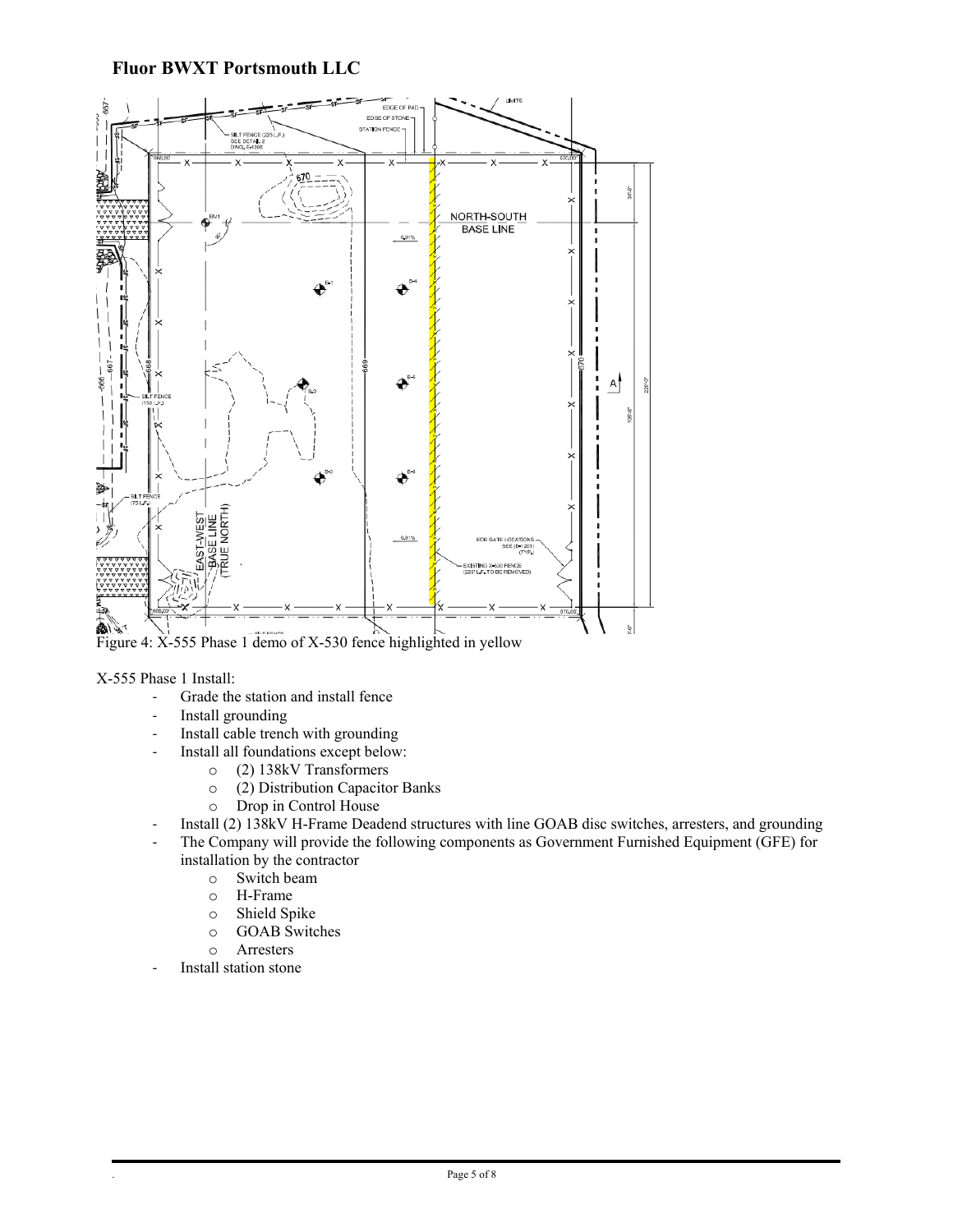

Figure 5: X-555 Above Grade Phase 1 install highlighted in yellow

## **Response Requirements and Instructions:**

To aid FBP in the Acquisition Planning and development process, FBP requests the below information from contractors interested in participating in any potential future solicitation related to the contemplated work scope:

- 1. Respondent's Information.
	- a. Name and Address
	- b. Point of contact, name, title, e-mail, and telephone number of the individual who shall act as the point of contact with FBP for further information requests and further solicitations, if any.
	- c. A brief description of your company, organization, mission, affiliates, objectives, location(s), years in business, and a list of previous business names(s), if any.
- 2. Evidence that your company is an "Approved Option to Build Contractor" by AEP Transmission.
- 3. Relevant Past Performance Information completing similar construction projects including the following
	- information:
		- a. Client Name and Address
		- b. Client Technical Point of Contact and phone number
		- c. Brief Description of Work Scope
		- d. Contract Type
		- e. Period of Performance
		- f. Contract Value